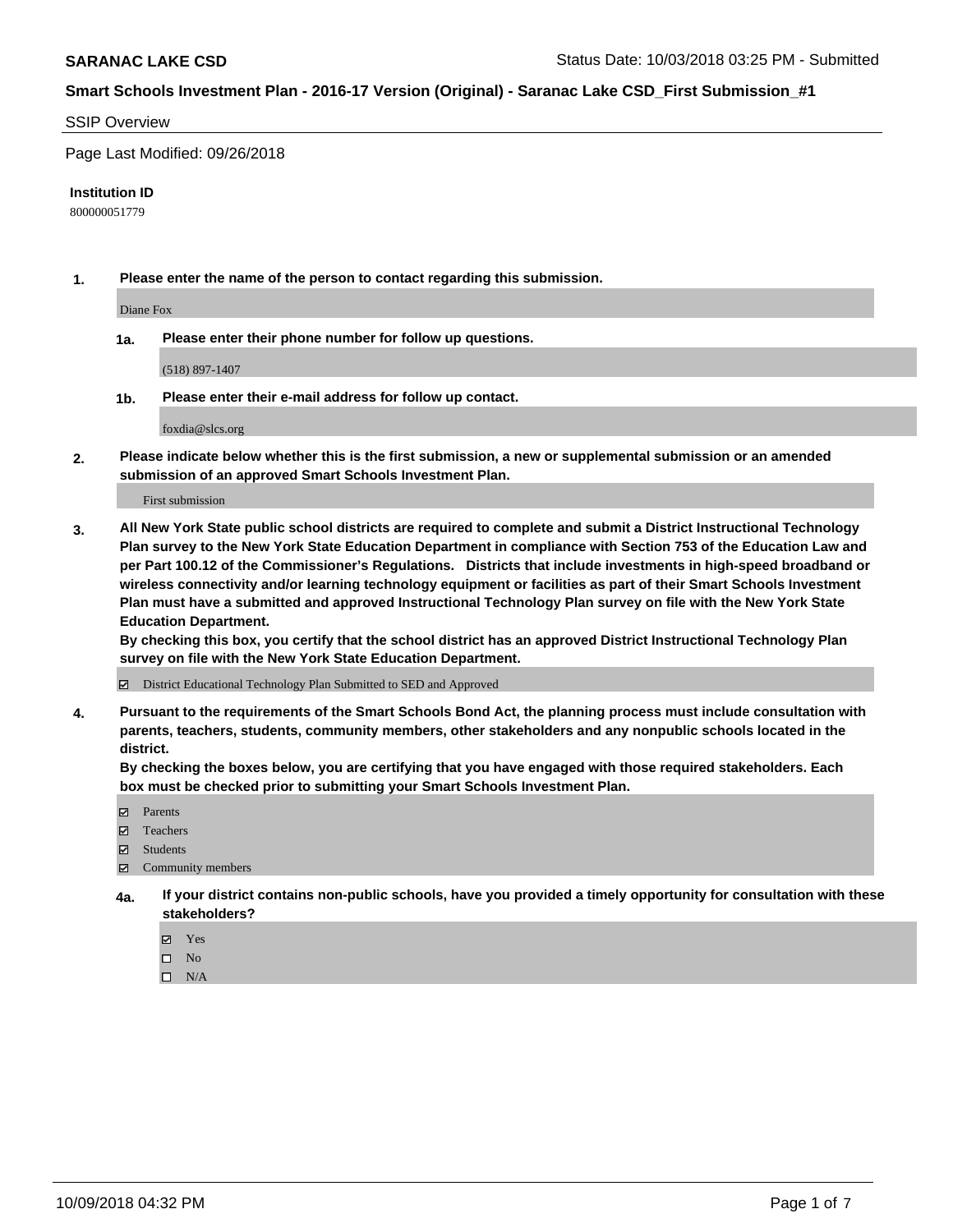#### SSIP Overview

Page Last Modified: 09/26/2018

#### **5. Certify that the following required steps have taken place by checking the boxes below: Each box must be checked prior to submitting your Smart Schools Investment Plan.**

- The district developed and the school board approved a preliminary Smart Schools Investment Plan.
- $\boxtimes$  The preliminary plan was posted on the district website for at least 30 days. The district included an address to which any written comments on the plan should be sent.
- $\boxtimes$  The school board conducted a hearing that enabled stakeholders to respond to the preliminary plan. This hearing may have occured as part of a normal Board meeting, but adequate notice of the event must have been provided through local media and the district website for at least two weeks prior to the meeting.
- The district prepared a final plan for school board approval and such plan has been approved by the school board.
- $\boxtimes$  The final proposed plan that has been submitted has been posted on the district's website.
- **5a. Please upload the proposed Smart Schools Investment Plan (SSIP) that was posted on the district's website, along with any supporting materials. Note that this should be different than your recently submitted Educational Technology Survey. The Final SSIP, as approved by the School Board, should also be posted on the website and remain there during the course of the projects contained therein.**

Smart Schools Investment Plan Document 12-8-16.docx

**5b. Enter the webpage address where the final Smart Schools Investment Plan is posted. The Plan should remain posted for the life of the included projects.**

http://www.slcs.org/

**6. Please enter an estimate of the total number of students and staff that will benefit from this Smart Schools Investment Plan based on the cumulative projects submitted to date.**

1,500

**7. An LEA/School District may partner with one or more other LEA/School Districts to form a consortium to pool Smart Schools Bond Act funds for a project that meets all other Smart School Bond Act requirements. Each school district participating in the consortium will need to file an approved Smart Schools Investment Plan for the project and submit a signed Memorandum of Understanding that sets forth the details of the consortium including the roles of each respective district.**

 $\Box$  The district plans to participate in a consortium to partner with other school district(s) to implement a Smart Schools project.

**8. Please enter the name and 6-digit SED Code for each LEA/School District participating in the Consortium.**

| <b>Partner LEA/District</b> | <b>ISED BEDS Code</b> |
|-----------------------------|-----------------------|
| (No Response)               | (No Response)         |

**9. Please upload a signed Memorandum of Understanding with all of the participating Consortium partners.**

(No Response)

**10. Your district's Smart Schools Bond Act Allocation is:**

\$796,558

**11. Enter the budget sub-allocations by category that you are submitting for approval at this time. If you are not budgeting SSBA funds for a category, please enter 0 (zero.) If the value entered is \$0, you will not be required to complete that survey question.**

|                                              | Sub-<br><b>Allocations</b> |
|----------------------------------------------|----------------------------|
| <b>School Connectivity</b>                   |                            |
| <b>Connectivity Projects for Communities</b> |                            |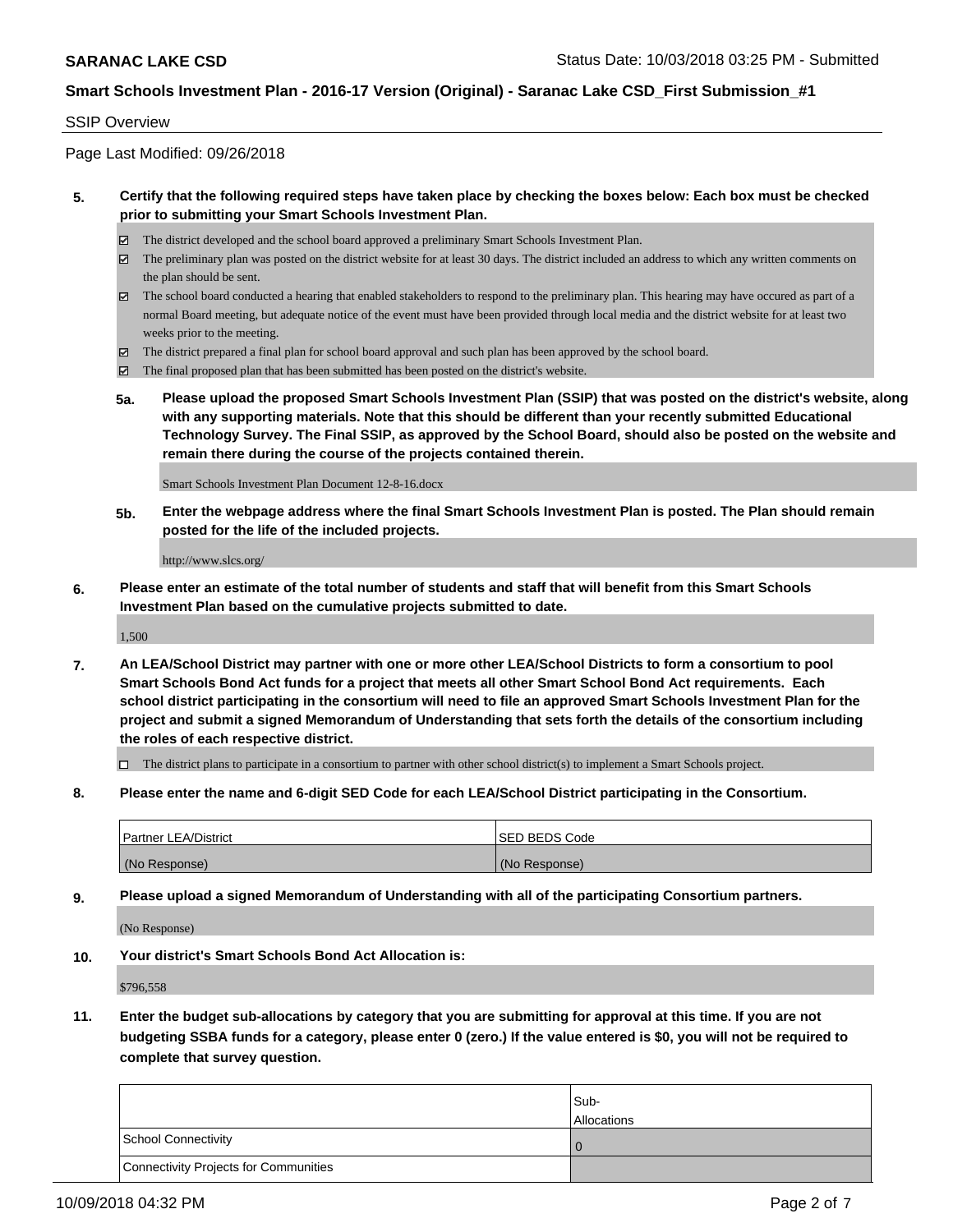# SSIP Overview

Page Last Modified: 09/26/2018

|                                    | Sub-<br>Allocations |
|------------------------------------|---------------------|
|                                    | $\Omega$            |
| Classroom Technology               | 0                   |
| Pre-Kindergarten Classrooms        | O                   |
| Replace Transportable Classrooms   | O                   |
| <b>High-Tech Security Features</b> | 619,403             |
| Totals:                            | 619,403             |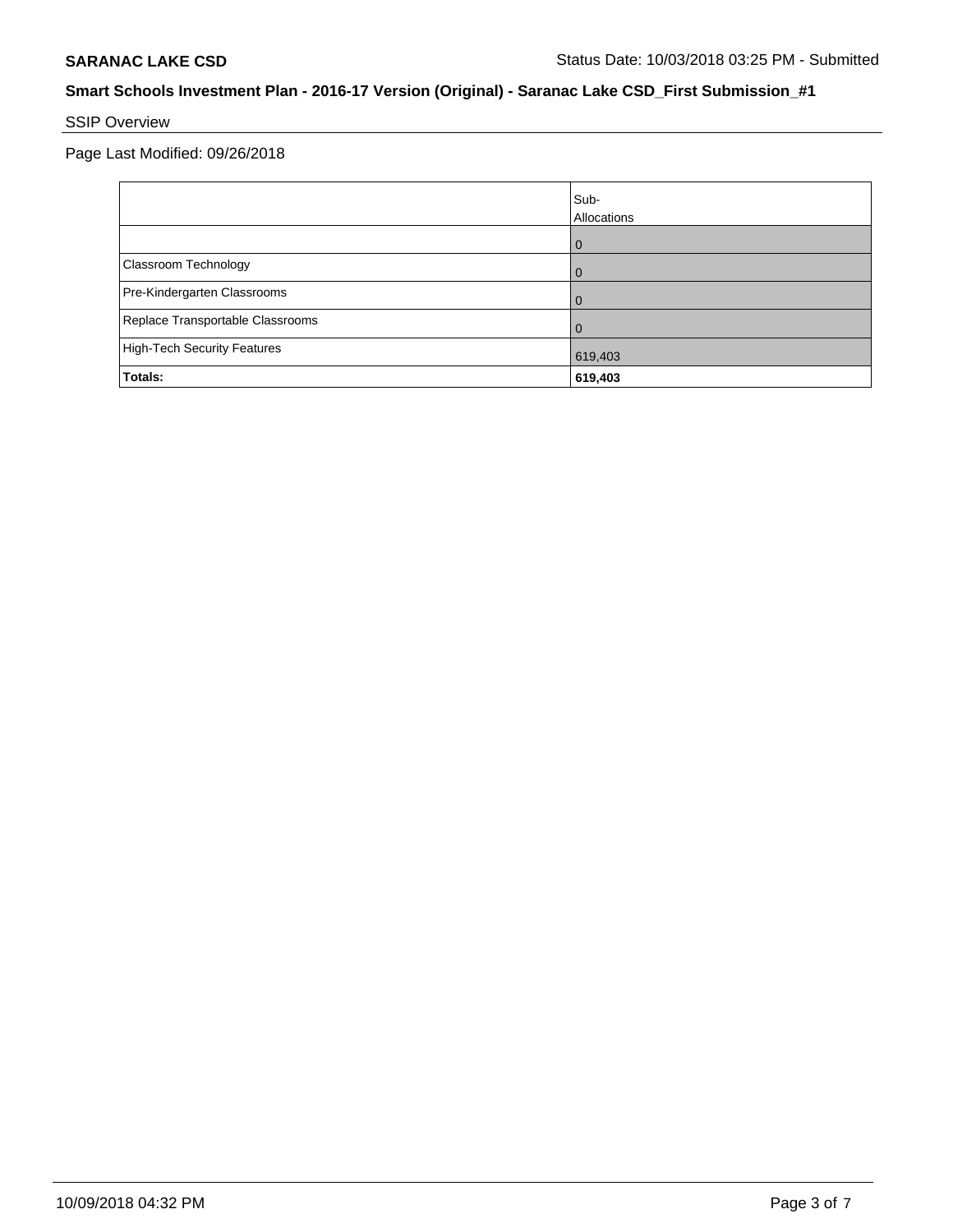#### High-Tech Security Features

Page Last Modified: 10/03/2018

#### **1. Describe how you intend to use Smart Schools Bond Act funds to install high-tech security features in school buildings and on school campuses.**

The Saranac Lake Central School District intends to use the Smart Schools Bond Act funds to make improvements to the security of our schools and integrate our emergency communication systems.

- **• Goal 1:** Install security cameras in High School and Petrova buildings
- **• Goal 2:** Install Access control and visitors management systems in High School and Petrova buildings
- Goal 3: Provide connections to public address system to integrate with new security system features

We will install high-tech security systems which will include interior and exterior surveillance cameras and a highly reliable emergency communication system. Most importantly, this security technology will enable a school to lockdown and secure students and staff within seconds of identifying imminent danger. Initiating a lockdown will be made more accessible and simplistic by potentially entering a code on the classroom phone, or utilizing a cell phone application. Once initiated, a prerecorded message will be disseminated throughout the school via the PA system, swipe card access to the school will be disabled. Law enforcement will automatically be notified as well as dedicated staff.

**2. All plans and specifications for the erection, repair, enlargement or remodeling of school buildings in any public school district in the State must be reviewed and approved by the Commissioner. Districts that plan capital projects using their Smart Schools Bond Act funds will undergo a Preliminary Review Process by the Office of Facilities Planning.** 

**Please indicate on a separate row each project number given to you by the Office of Facilities Planning.**

Project Number 16-14-01-06-0-002-019 16-14-01-06-0-014-010

- **3. Was your project deemed eligible for streamlined Review?**
	- Yes
	- **Z** No
- **4. Include the name and license number of the architect or engineer of record.**

| Name       | License Number |
|------------|----------------|
| Susan Mehr | 186341         |

**5. If you have made an allocation for High-Tech Security Features, complete this table. Note that the calculated Total at the bottom of the table must equal the Total allocation for this category that you entered in the SSIP Overview overall budget.**

|                                                      | Sub-Allocation |
|------------------------------------------------------|----------------|
| Capital-Intensive Security Project (Standard Review) | (No Response)  |
| <b>Electronic Security System</b>                    | 439,604        |
| <b>Entry Control System</b>                          | 70,024         |
| Approved Door Hardening Project                      | $\Omega$       |
| <b>Other Costs</b>                                   | 109,775        |
| Totals:                                              | 619,403        |

**6. Please detail the type, quantity, per unit cost and total cost of the eligible items under each sub-category. This is especially important for any expenditures listed under the "Other" category. All expenditures must be capital-bond**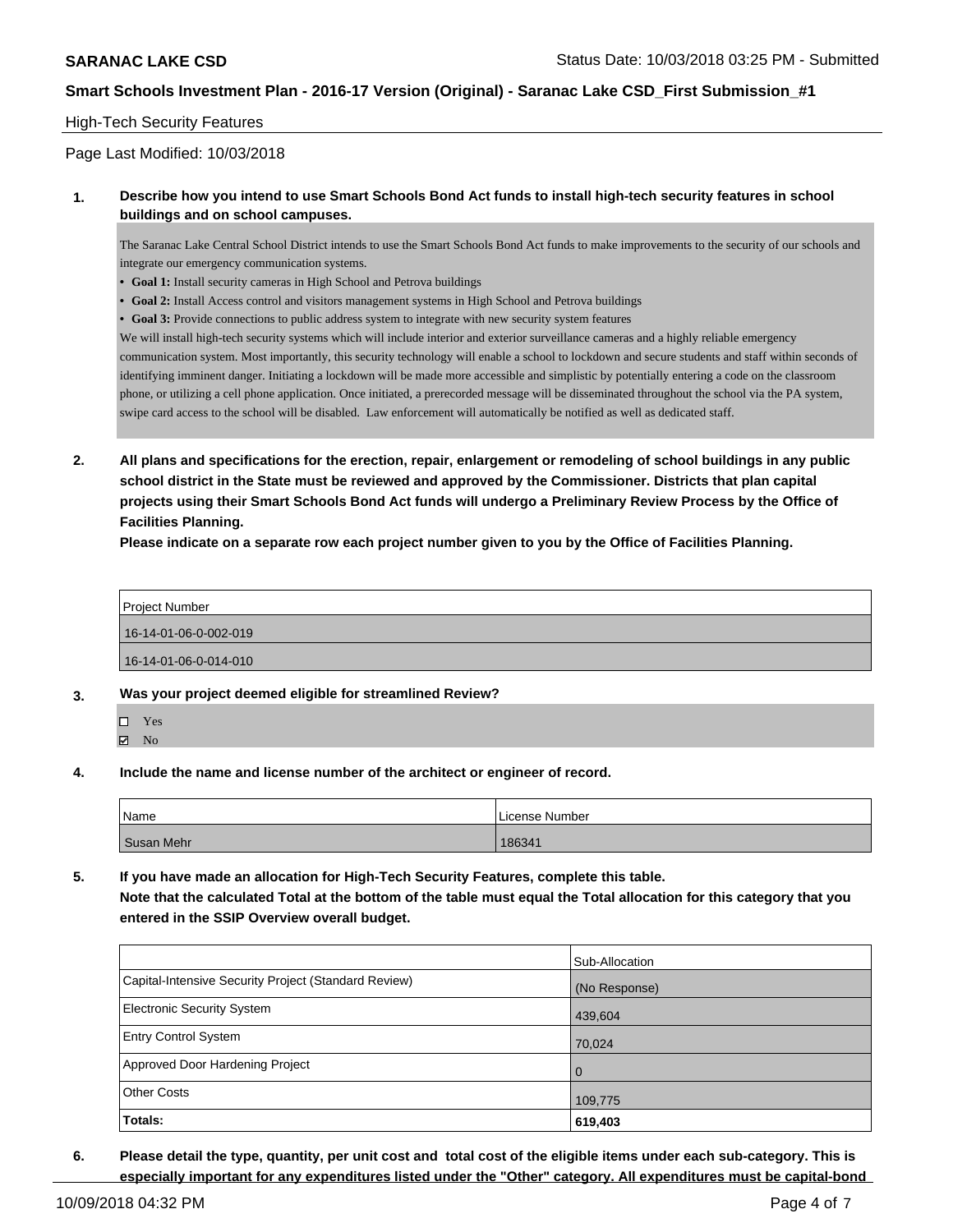### High-Tech Security Features

# Page Last Modified: 10/03/2018

# **eligible to be reimbursed through the SSBA. If you have any questions, please contact us directly through smartschools@nysed.gov.**

#### **Add rows under each sub-category for additional items, as needed.**

| Select the allowable expenditure<br>type.<br>Repeat to add another item under<br>each type. | Item to be purchased                                                                                                                      | Quantity | Cost per Item  | <b>Total Cost</b> |
|---------------------------------------------------------------------------------------------|-------------------------------------------------------------------------------------------------------------------------------------------|----------|----------------|-------------------|
| <b>Other Costs</b>                                                                          | <b>Professional Services for</b><br>Engineering/Programming/Proj<br>Management/Checkout                                                   | 1.00     | 109,755        | 109,755           |
| <b>Electronic Security System</b>                                                           | Day Automation: Interior IP Camera<br><b>Termination Kit</b>                                                                              | 120.00   | 29             | 3,480             |
| <b>Electronic Security System</b>                                                           | Avigilon: 3MP Int Surface Dome, 3-<br>9mm f/1.3, w/WDR, LC Tech, D/N, and<br>Analytics                                                    | 120.00   | 627            | 75,240            |
| <b>Electronic Security System</b>                                                           | Installation                                                                                                                              | 1.00     | 217,775        | 217,775           |
| <b>Electronic Security System</b>                                                           | Avigilon: Junction box for the H4A-BO-<br><b>IR HD Bullet Cameras</b>                                                                     | 60.00    | 68             | 4,080             |
| <b>Electronic Security System</b>                                                           | Avigilon: 3MP Int/Ext Bullet w/IR, 3-<br>9mm f/1.3, w/WDR, LC Tech, and<br>Analytics                                                      | 60.00    | 777            | 46,620            |
| <b>Electronic Security System</b>                                                           | Day Automation: Exterior IP Camera<br><b>Termination Kit</b>                                                                              | 61.00    | 103            | 6,283             |
| <b>Electronic Security System</b>                                                           | Day Automation: Network Video<br>Server, 2U Rack Mount, 55 TB, and<br>Academic Licensing, Includes<br>application configuration services. | 3.00     | 11,524         | 34,572            |
| <b>Electronic Security System</b>                                                           | Avigilon: ACC 6 Enterprise license for<br>up to 1 camera channels                                                                         | 16.00    | 252            | 4,032             |
| <b>Electronic Security System</b>                                                           | Avigilon: ACC 6 Enterprise license for<br>up to 24 camera channels                                                                        | 7.00     | 5,022          | 35,154            |
| <b>Entry Control System</b>                                                                 | Bosch: Passive Infrared REX, 12-<br>30Vdc @ 26mA, Surface Mount, Form<br><b>C</b> Contacts                                                | 12.00    | 62             | 744               |
| <b>Entry Control System</b>                                                                 | Functional Devices: RIB Relay, 10<br>Amp, SPDT, 10-30 Vac/dc/120 Vac<br>Coil                                                              | 12.00    | 15             | 180               |
| <b>Entry Control System</b>                                                                 | Day Automation: 1 in. Recessed Door<br>Contact with 2k Ohm Embedded<br>Resistors, Wide-Gap, N.C. Loop                                     | 80.00    | 21             | 1,680             |
| <b>Entry Control System</b>                                                                 | Bosch: Trim Plate for Mounting DS160<br><b>REX</b>                                                                                        | 12.00    | $\overline{2}$ | 24                |
| <b>Entry Control System</b>                                                                 | Day Automation: 1 in. Recessed Door<br>Contact, Wide-Gap, N.C. Loop                                                                       | 56.00    | 14             | 784               |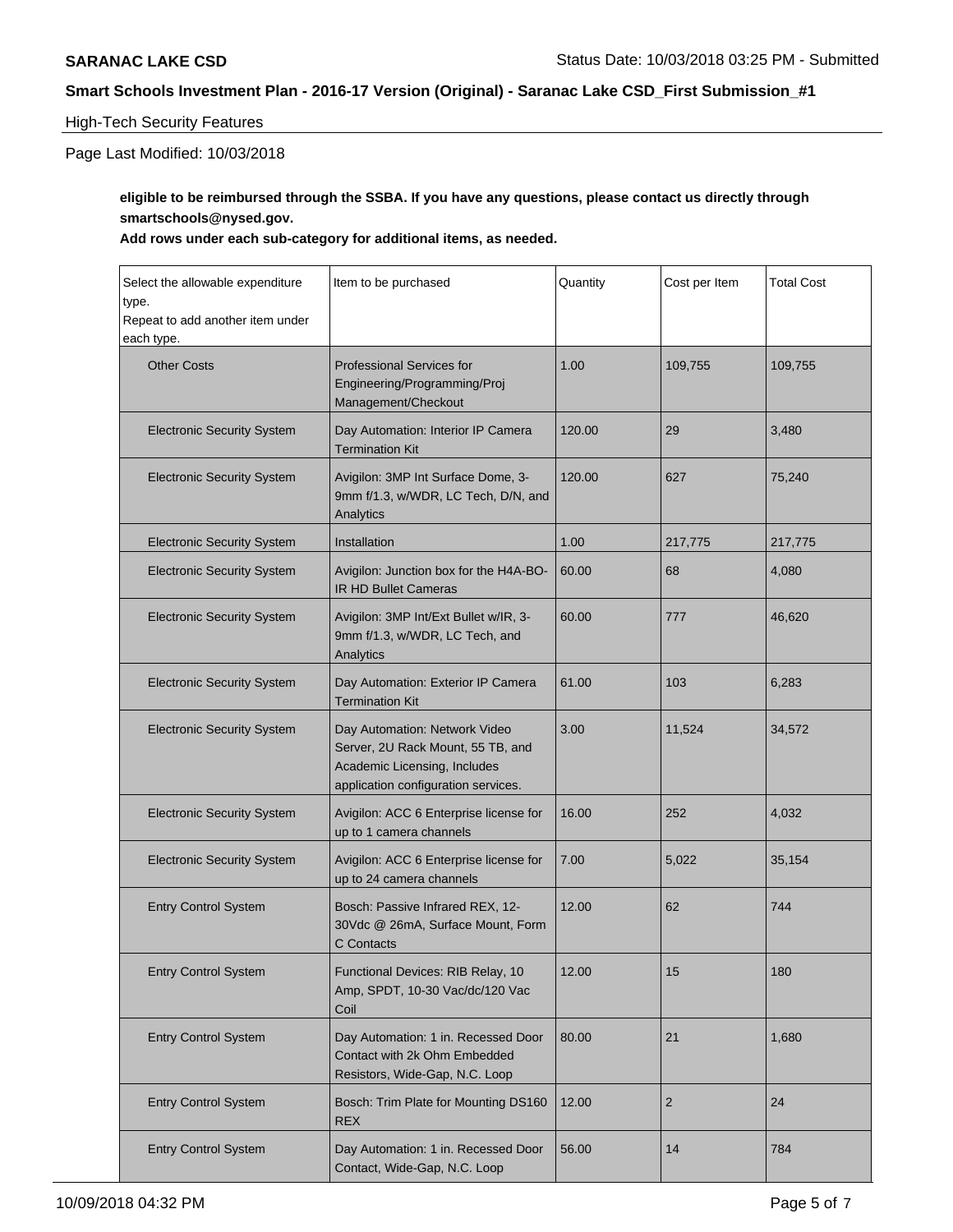# High-Tech Security Features

# Page Last Modified: 10/03/2018

| Select the allowable expenditure<br>type.<br>Repeat to add another item under<br>each type. | Item to be purchased                                                                                                                                               | Quantity | Cost per Item | <b>Total Cost</b> |
|---------------------------------------------------------------------------------------------|--------------------------------------------------------------------------------------------------------------------------------------------------------------------|----------|---------------|-------------------|
| <b>Entry Control System</b>                                                                 | HID: iClass/multiClass SE R15/RP15<br>Reader, HID Prox, Legacy, Wiegand,<br><b>Black</b>                                                                           | 12.00    | 253           | 3,036             |
| <b>Entry Control System</b>                                                                 | Axis: A8004-VE IP Video Door Station,<br>2-way Communication w/Remote Entry<br>Control                                                                             | 12.00    | 1,212         | 14,544            |
| <b>Entry Control System</b>                                                                 | Avigilon: 2-Reader Interface Module, 8<br>In, 4 Out, RS485 Out, 12-24 Vdc<br>(Mercury EP1502)                                                                      | 4.00     | 854           | 3,416             |
| <b>Entry Control System</b>                                                                 | Day Automation: CP for 1-Access<br>Door, 16x19x6 in. N1 Enc HgC, 2.5 A<br>24 Vdc Power, Max 1-AC-1PLUS &<br>CP-ADA-1 Power                                         | 4.00     | 511           | 2,044             |
| <b>Entry Control System</b>                                                                 | Avigilon: 2-Reader Interface Module, 2<br>In, 2 Out, RS485 Out, 12 Vdc/PoE<br>(Mercury EP1501)                                                                     | 13.00    | 440           | 5,720             |
| <b>Entry Control System</b>                                                                 | Day Automation: CP for 1-Access<br>Door, 12x12x6 in. N1 SC Enc w/Perf<br>BP, Requires Remote PS, Max 1-AC-<br>1A or -1Plus                                         | 8.00     | 172           | 1,376             |
| <b>Entry Control System</b>                                                                 | Day Automation: Security Lockdown<br>Kit, Button with Shield, Back Box,<br>Adapter, and Lockdown Label                                                             | 8.00     | 496           | 3,968             |
| <b>Entry Control System</b>                                                                 | Day Automation: Ethernet Web<br>Enabled Relay Kit that interfaces with<br>Security and Building Automation<br>Systems. Includes relay and<br>programming of relay. | 2.00     | 453           | 906               |
| <b>Entry Control System</b>                                                                 | Avigilon: Enterprise Web-Based PACS   1.00<br>Hardware Appliance for 32 Readers                                                                                    |          | 3,375         | 3,375             |
| <b>Entry Control System</b>                                                                 | Avigilon: Badging Application Software<br>License, 1 per Appliance                                                                                                 | 1.00     | 625           | 625               |
| <b>Entry Control System</b>                                                                 | Sunpak: 6601UT Tripod with 3-Way<br>Pan/Tilt Head (Quick Release),<br>Supports 4.4 lb (2 kg)                                                                       | 1.00     | 31            | 31                |
| <b>Entry Control System</b>                                                                 | HID: Fargo Cleaning Kit for DTC<br>Printers                                                                                                                        | 1.00     | 44            | 44                |
| <b>Entry Control System</b>                                                                 | HID: Fargo YMCKOK Ribbon, 200<br>prints                                                                                                                            | 1.00     | 80            | 80                |
| <b>Entry Control System</b>                                                                 | HID: Fargo DTC4250e Dual Sided<br><b>Badge Printer</b>                                                                                                             | 1.00     | 3,100         | 3,100             |